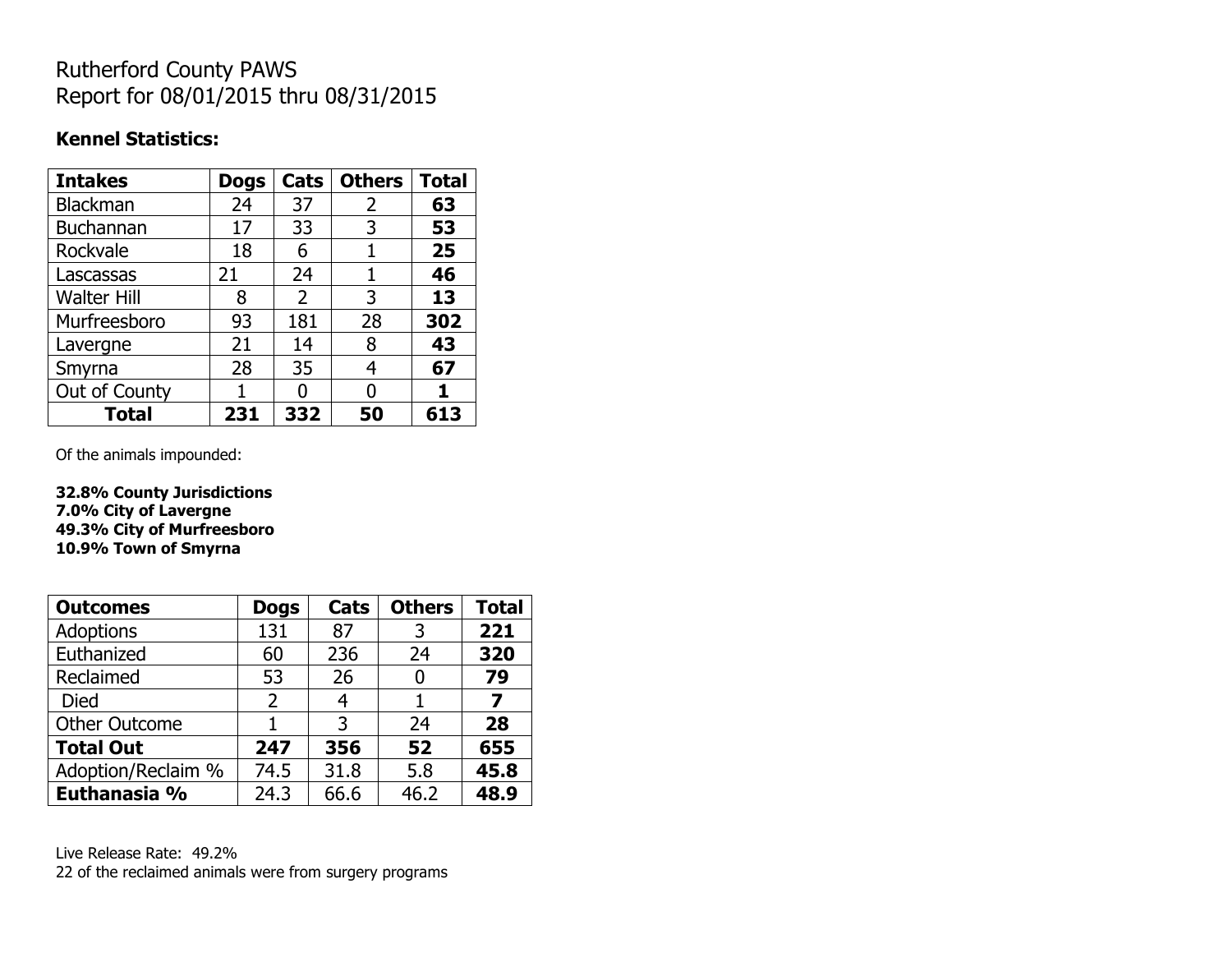Animals left in shelter on 08/31/2015: 92

2333 People visited the shelter looking for a lost /new pet.

2564 Logged calls/voice mails for the month.

#### **Activity Report by Jurisdiction:**

| Zones           | <b>Calls Received</b> | Calls Completed |
|-----------------|-----------------------|-----------------|
| <b>Blackman</b> | 216                   | 223             |
| Buchannan       | 166                   | 168             |
| Lavergne        | 199                   | 201             |
| Lascassas       | 135                   | 140             |
| Murfreesboro    | 627                   | 652             |
| Rockvale        | 118                   | 118             |
| Smyrna          | 135                   | 140             |
| Walter Hill     | 81                    | 84              |
| Out of Area     | 16                    | 16              |
| <b>Total</b>    | 1693                  | 1742            |

43.2% County Jurisdictions 11.8% City of Lavergne 37.0% City of Murfreesboro 8.0% Town of Smyrna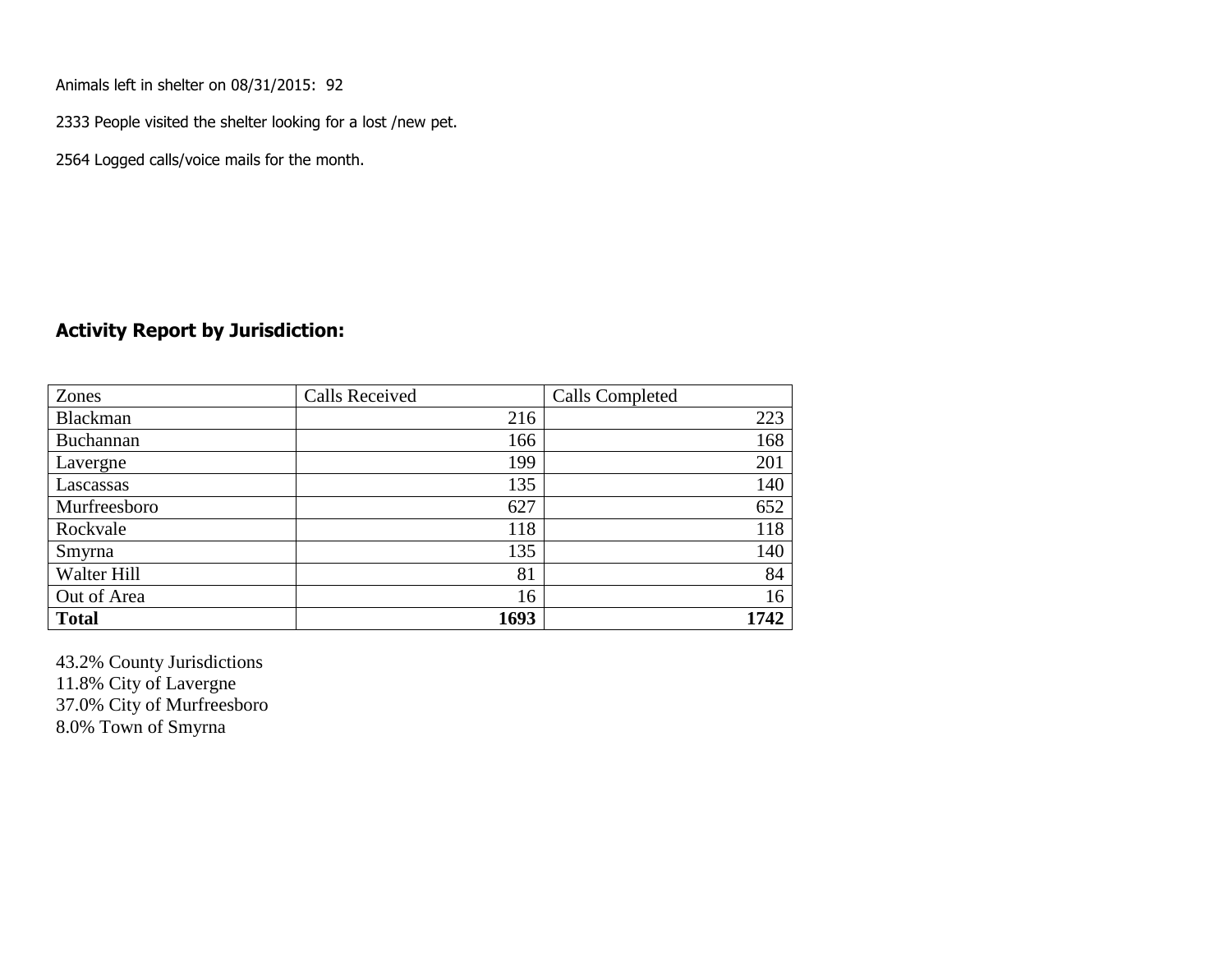# **Mileage:**

| <b>Officer</b> | <b>Miles</b> |
|----------------|--------------|
| 421            | 1754         |
| 425            | 1337         |
| 427            | 1356         |
| 428            | 1367         |
| 430            | 1549         |
| 432            | 1801         |
| 437            | 1466         |
|                |              |
|                |              |
|                |              |
|                |              |
|                |              |
|                |              |
|                |              |
|                |              |
|                |              |
|                |              |
| <b>Total</b>   | 10630        |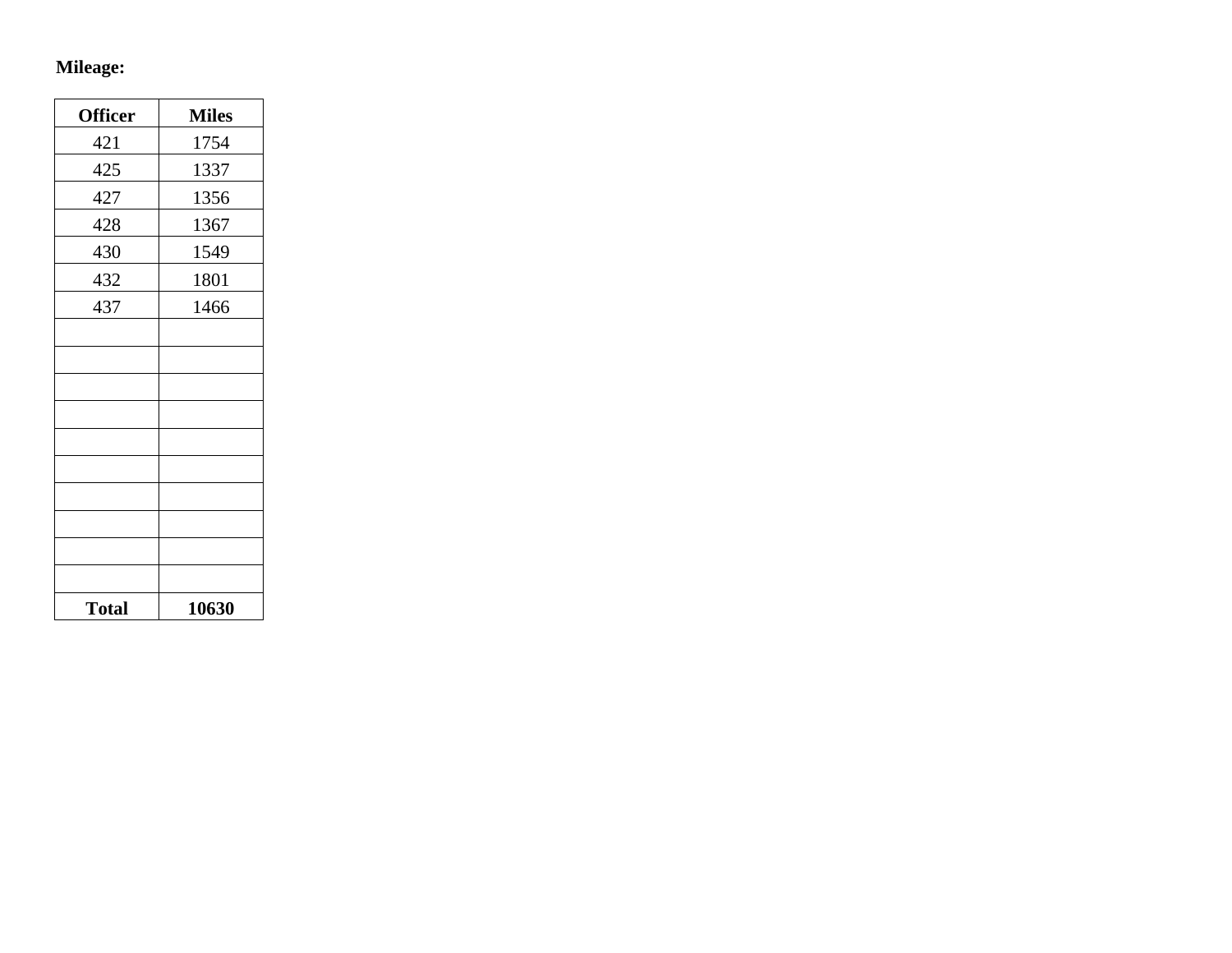## Fiscal Year-to-Date Report 07/01/15 thru 08/31/2015

### **Kennel Statistics:**

| <b>Intakes</b>     | <b>Dogs</b> | <b>Cats</b> | <b>Others</b>  | <b>Total</b> |
|--------------------|-------------|-------------|----------------|--------------|
| Blackman           | 34          | 52          | 5              | 91           |
| Buchannan          | 30          | 77          | 3              | 110          |
| Rockvale           | 29          | 34          | $\overline{2}$ | 65           |
| Lascassas          | 36          | 40          | 1              | 77           |
| <b>Walter Hill</b> | 18          |             | 3              | 28           |
| Murfreesboro       | 230         | 400         | 56             | 686          |
| Lavergne           | 71          | 51          | 13             | 135          |
| Smyrna             | 52          | 85          | 9              | 146          |
| Out of County      | 8           |             | O              | 8            |
| <b>Total</b>       | 508         | 746         | 92             | 1346         |

Of the animals impounded since July 01: **28.1% County Jurisdictions**

**10.0% City of Lavergne 51.0% City of Murfreesboro**

**10.9% Town of Smyrna**

| <b>Outcomes</b>      | <b>Dogs</b>    | Cats | <b>Others</b> | <b>Total</b> |
|----------------------|----------------|------|---------------|--------------|
| Adoptions            | 250            | 157  | 4             | 411          |
| Euthanized           | 145            | 499  | 45            | 689          |
| Reclaimed            | 108            | 67   | 0             | 175          |
| <b>Died</b>          | $\overline{2}$ | 18   | 3             | 23           |
| <b>Other Outcome</b> | $\overline{2}$ | 7    | 39            | 48           |
| <b>Total Out</b>     | 507            | 748  | 91            | 1346         |
| Adoption/Reclaim %   | 70.6           | 30.0 | 4.4           | 43.5         |
| Euthanasia %         | 28.6           | 66.7 | 49.5          | 51.2         |

Live Release Rate: 46.4%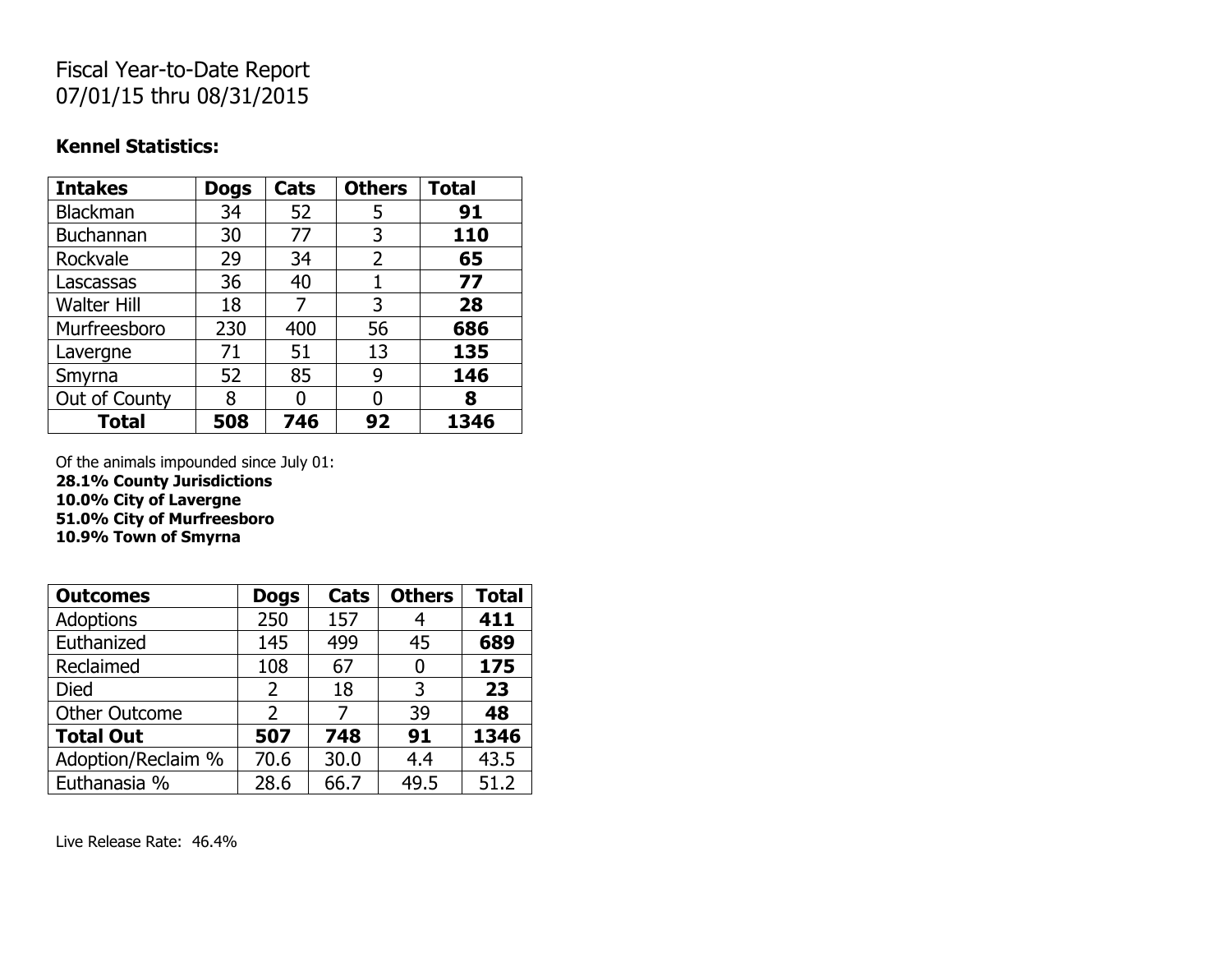4919 People have visited the shelter since July 01, 2015 looking for a lost /new pet.

4941 Logged calls/voice mails since July 01, 2015.

### **Activity Report by Jurisdiction:**

| Zones           | <b>Calls Received</b> | Calls Completed |
|-----------------|-----------------------|-----------------|
| <b>Blackman</b> | 391                   | 398             |
| Buchannan       | 286                   | 285             |
| Lavergne        | 483                   | 481             |
| Lascassas       | 261                   | 258             |
| Murfreesboro    | 1203                  | 1215            |
| Rockvale        | 213                   | 212             |
| Smyrna          | 265                   | 267             |
| Walter Hill     | 195                   | 198             |
| Out of Area     | 21                    | 21              |
| <b>Total</b>    | 3318                  | 3335            |

41.1% County Jurisdictions 14.6% City of Lavergne 36.3% City of Murfreesboro 8.0% Town of Smyrna